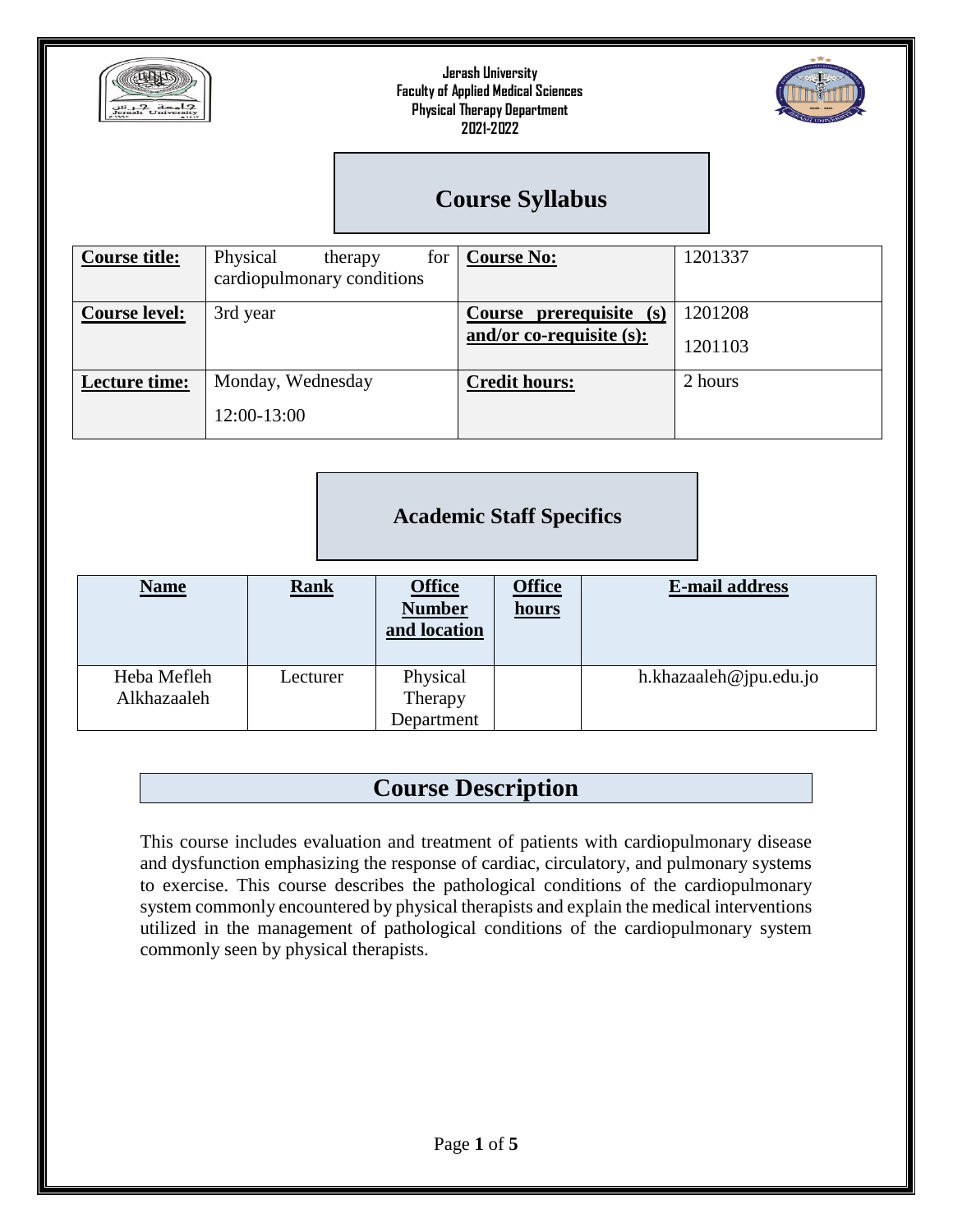



## **Course Objectives**

This course emphasizes on describing the anatomical and physiological aspects of heart and lungs. It teaches students diagnostic techniques for respiratory and cardiac pathologies and describe and demonstrate various treatment techniques. in addition, the students learn about cardiac rehabilitation and fitness programming for the healthy and impaired population

### **Learning Outcome**

### **Knowledge and understanding, by the end of this course, students should be able to:**

- Describe the anatomical and physiological aspects of the cardiac and respiratory system
- Describe diagnostic techniques for respiratory and cardiac pathologies
- Describe the clinical manifestations of cardiac disease as it relates to physical therapy.
- Describe tests and measures commonly used in the evaluation of the patient with cardiopulmonary disease.
- Recognize the role of physical therapy with surgical patient
- Recognize the role of physical therapy with cardiopulmonary condition

### **Cognitive skills (thinking and analysis):**

Interactive learning by participating the student into the lectures content.

### **Communication skills (personal and academic):**

Review concept at office hours

### **Practical and subject specific skills (Transferable Skills**):.

Doing homework and simple reports.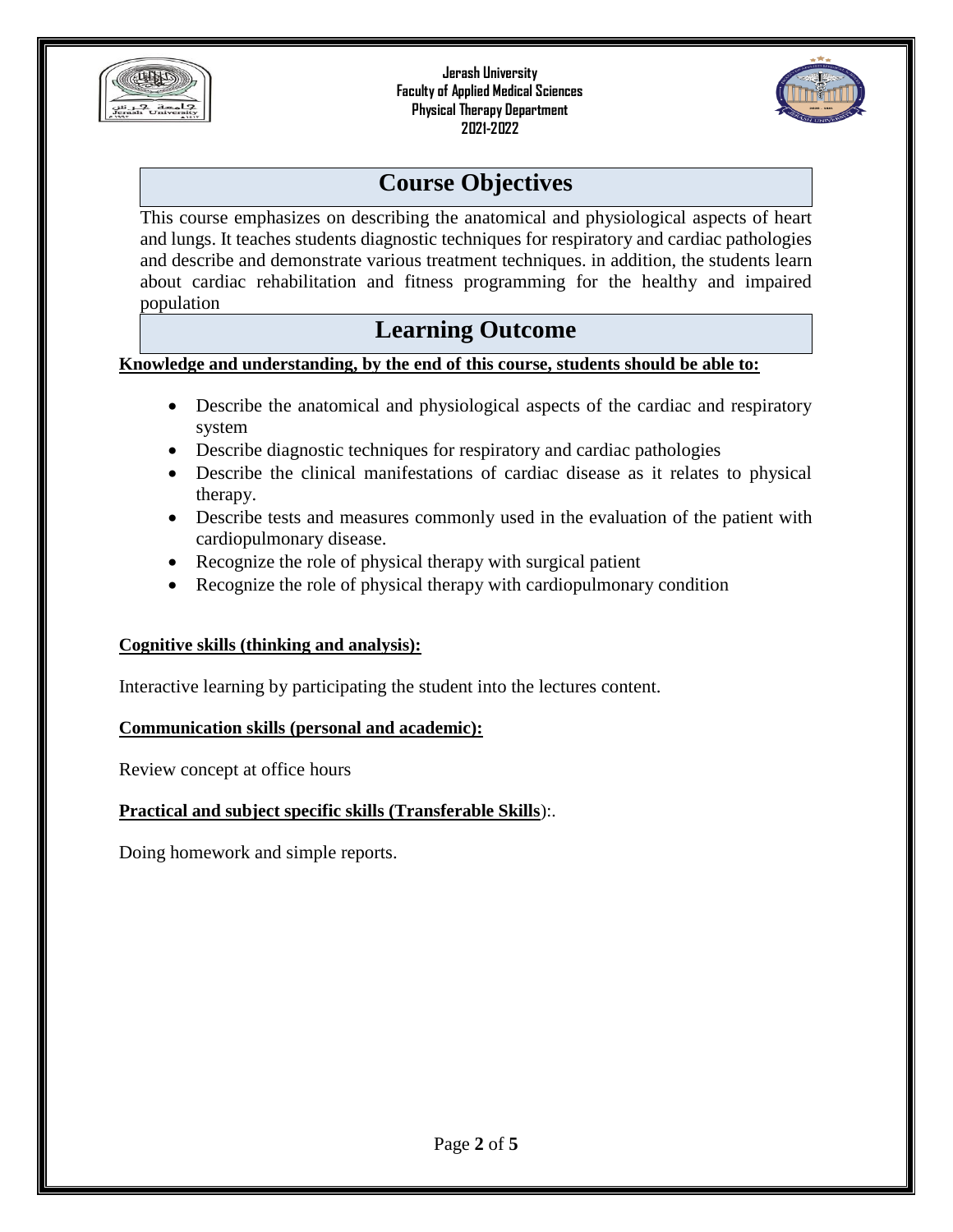



# **Course Outline and Time schedule**

| Week                              | <b>Course Outline</b>                                   |
|-----------------------------------|---------------------------------------------------------|
| First week                        | Anatomy and physiology of heart & lung                  |
| $2nd$ week                        | Evaluation of cardiac and pulmonary patient             |
| $3rd$ week                        | Pulmonary function test                                 |
| $4th$ week                        | Pulmonary physical therapy                              |
| $5th$ week                        | Breathing exercises retraining                          |
| $6th$ week                        | Modalities to clear the airways                         |
| $\overline{7}$ <sup>th</sup> week | Types of operation in Cardiac surgery                   |
| $\overline{8^{th}}$ week          | Outcomes of Cardiothoracic surgeries                    |
| $9th$ week                        | Physical therapy in cardiothoracic surgery              |
| $10th$ week                       | Role of physical therapy in diabetes mellitus           |
| $\overline{11^{th}}$ week         | Role of physical therapy in Hypertension                |
| $12th$ week                       | Role of physical therapy in Obesity                     |
| $13th$ week                       | Role of physical therapy in vascular diseases & surgery |

# **Presentation methods and techniques**

### **Methods of teaching varied according to the type of text, student and situation. The following techniques are usually used:**

- Interactive Live Lectures (blended education)
- Cooperative learning.
- Discussion.
- Learning by activities.
- Connecting students with different sources of information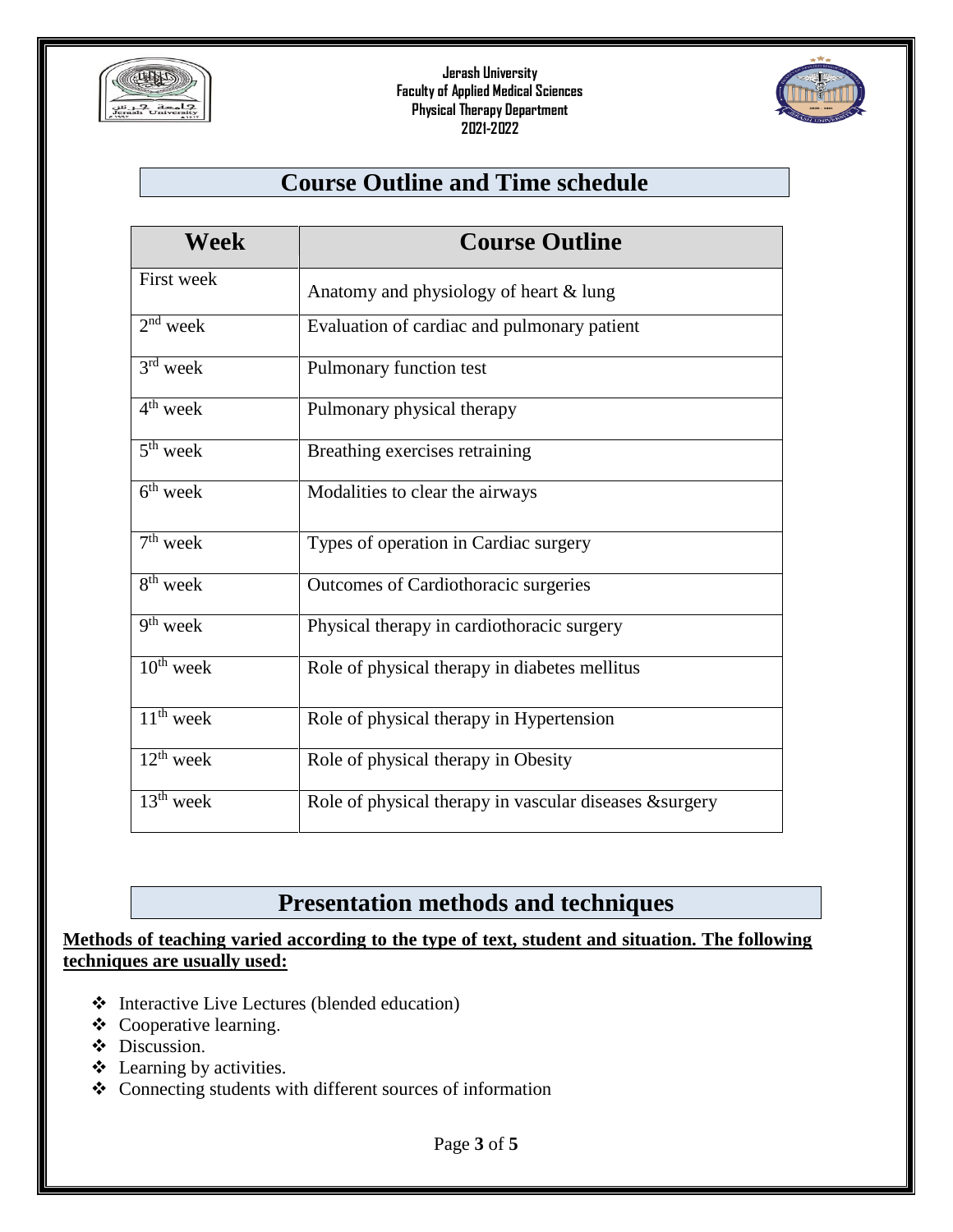



# **Sources of information and Instructional Aids**

- Computer … power point …etc.
- **❖** Transparencies
- Distance learning
- Library sources

## **Assessment Strategy and its tools**

The assigned syllabus is assessed and evaluated through: feedback and the skills that are acquired by the students

#### **The tools:**

- 1- Diagnostic tests to identify the student's level and areas of weakness
- 2- Formal (stage) evaluation
- a) Mid-term exam
- b) Class Participation
- c) Activity file
- d) Final exam

### **Tool & Evaluation**

The following table clarifies the organization of the assessment schedule:

| <b>Test</b>                           | Grade |
|---------------------------------------|-------|
| Mid-term Exam                         |       |
| <b>Activities &amp; Participation</b> |       |
| Final Exam                            |       |
| Total                                 |       |